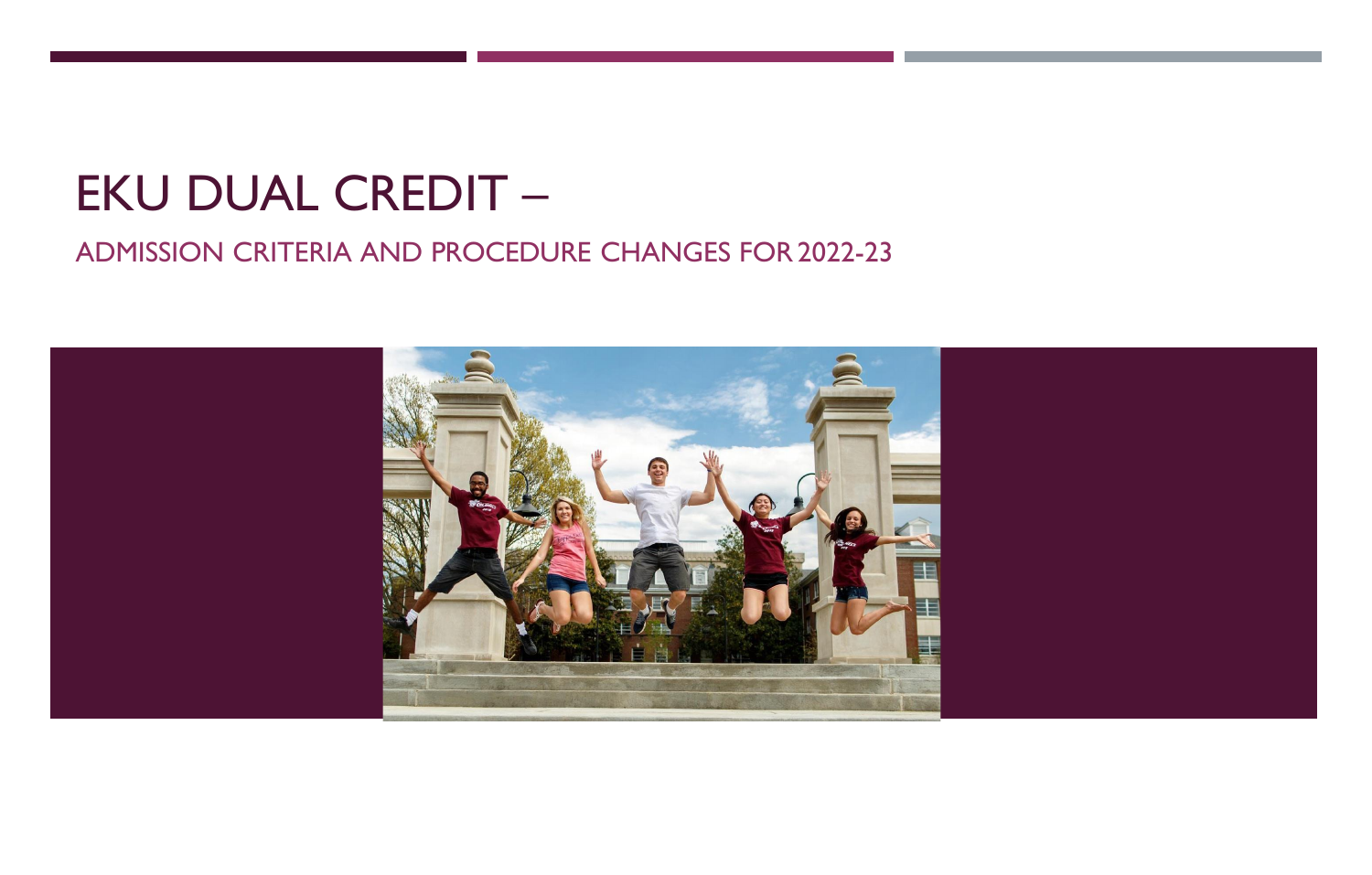## EKU DUAL CREDIT ADMISSION CRITERIA

| 2022-2023 Admission Criteria          |  |
|---------------------------------------|--|
| High School Juniors and Seniors       |  |
| High School Unweighted GPA of 2.5     |  |
| No College Readiness Scores Required. |  |
| <b>Meet Course Pre-requisites</b>     |  |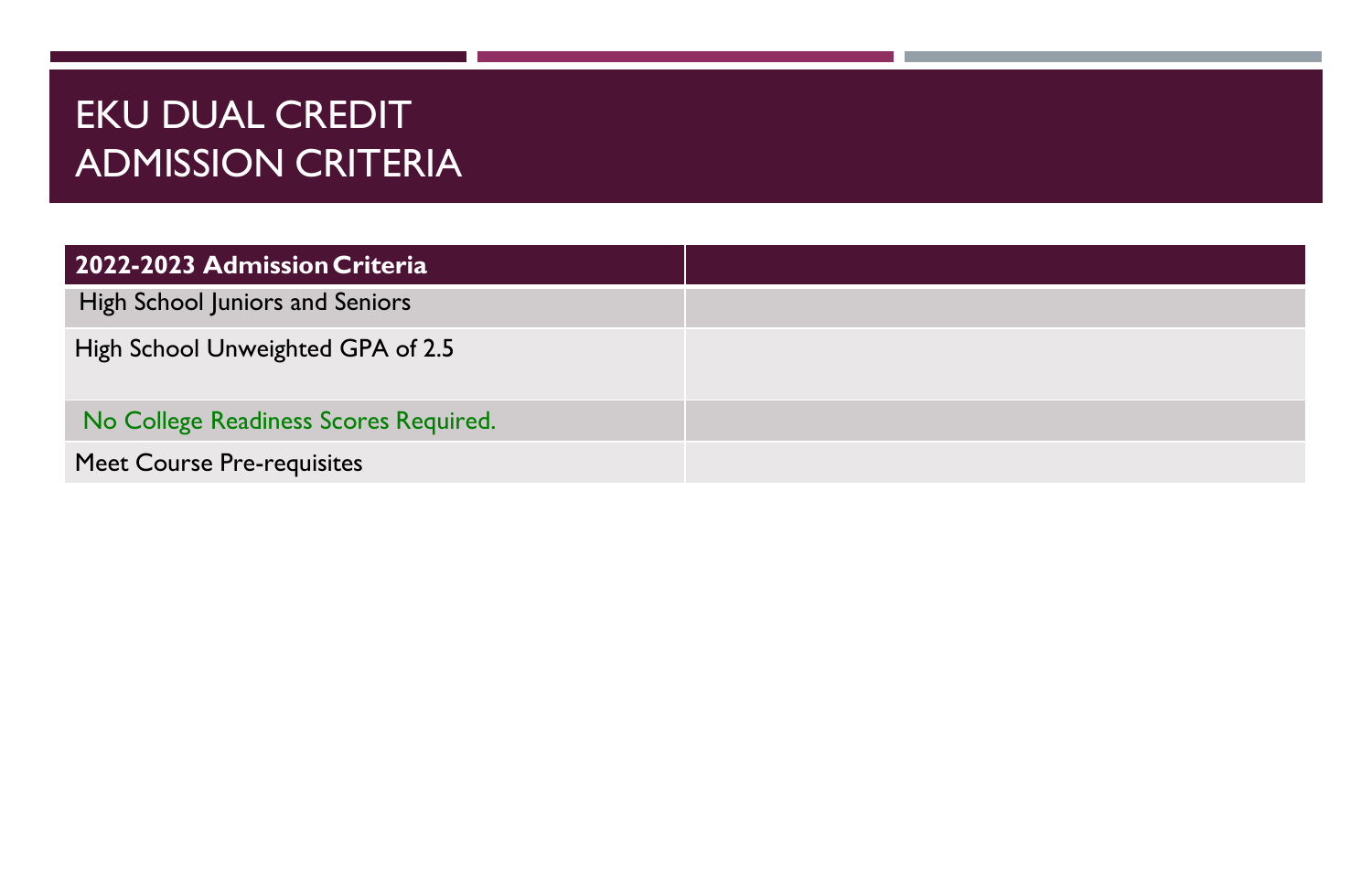## EKU DUAL CREDIT PROCESSES FOR 2022-2023

# **Exciting News!**

Current juniors who are enrolled in EKU Dual Credit classes this year (2021-22), will not need to reapply for next year!

For students who did not participate in the EKU Dual Credit Program during 2021-2022, the Fall 2022 EKU Dual Credit application is now available online. This application is located at: [https://dualcredit.eku.edu/how-do-i-apply-0.](https://dualcredit.eku.edu/how-do-i-apply-0)

Students who do not plan to enroll in Fall 2022 classes, but who plan to enroll in Spring 2023 classes, should not apply online until they return to high school in the fall.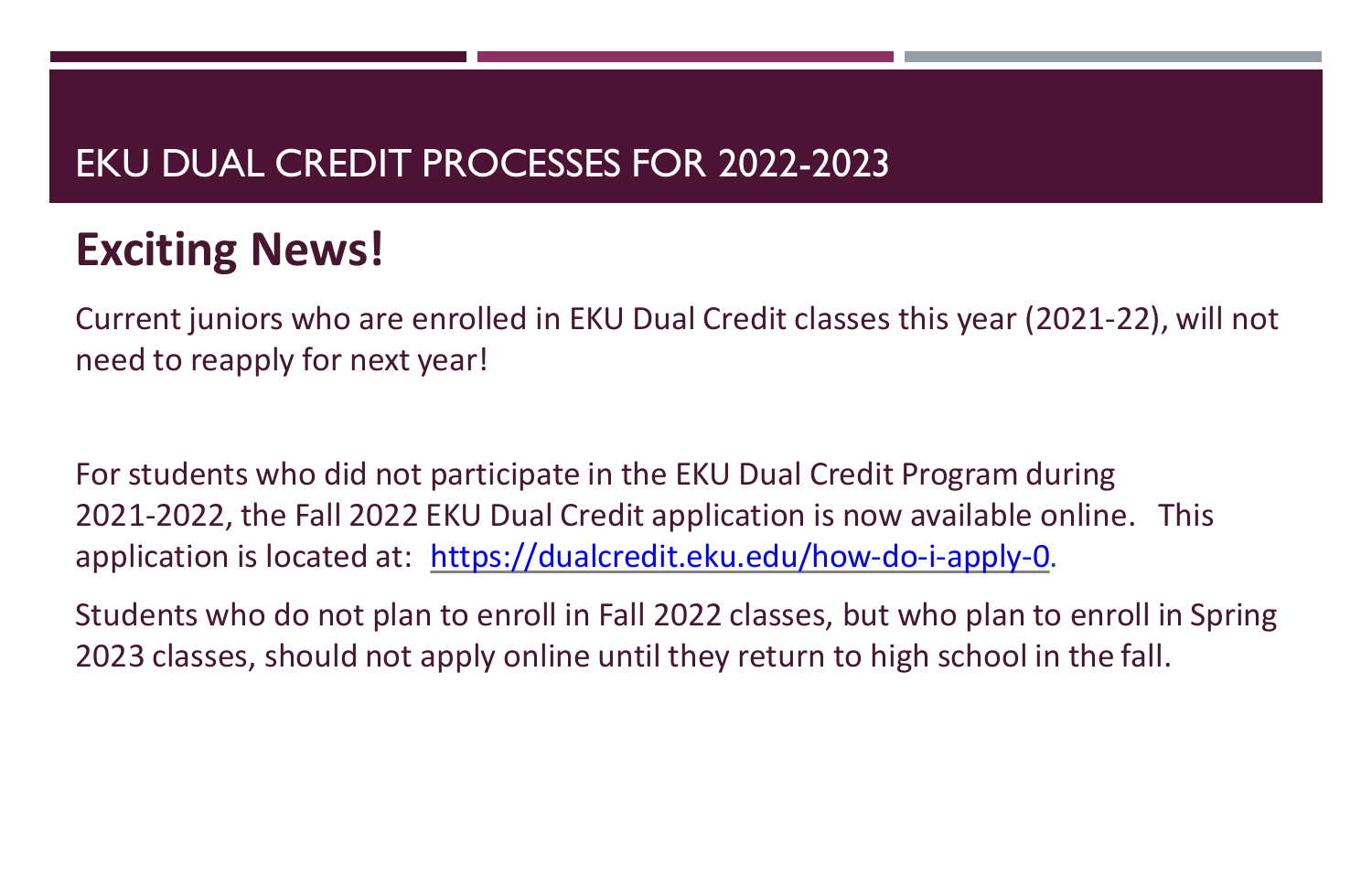## EKU DUAL CREDIT ADMISSION PROCESSES FOR 2022-2023

#### **TRANSCRIPTS**

#### **We are encouraging students to request their transcripts through Parchment. They can also be emailed to [dualcredit@eku.edu](mailto:dualcredit@eku.edu)**

- Admissions will not be requiring 2021/2022 end-of-year transcripts for Fall 2022 applications.
- Mid-year transcripts with a full slate of classes or prior year, end-of-year transcripts, will be accepted.
- This means that most transcripts ordered through Parchment will meet the application criteria.
- **Students are prompted to order transcripts through Parchment while completing the EKU Dual Credit online application.**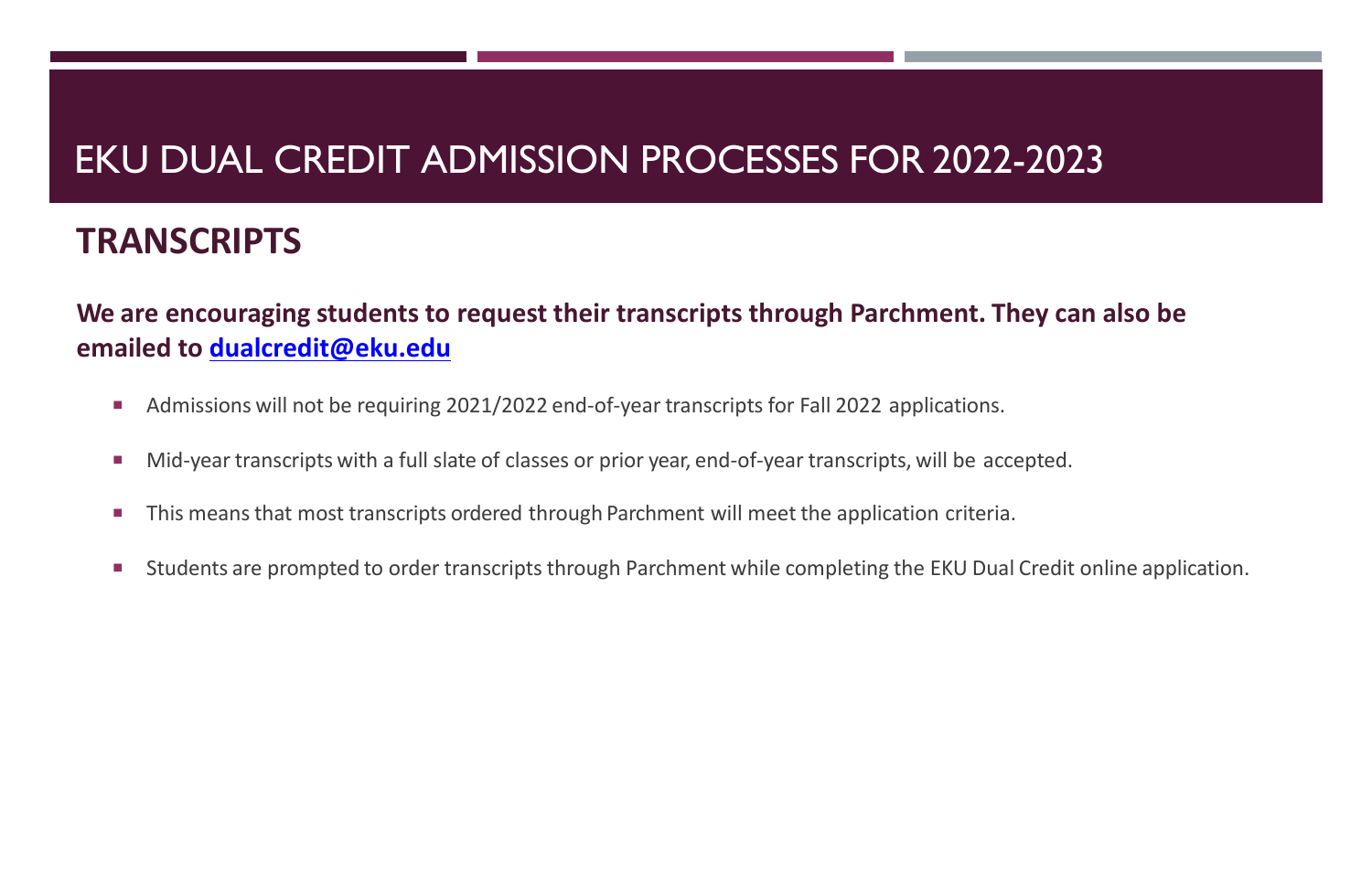### TEST SCORES

- Though college readiness test scores (typicallyACT) are not required to be admitted into the EKU Dual Credit Program, test scores are required to meet pre-requisites.
	- ENG 101 College Readiness in English and Reading or a 3.0 unweighted GPA
	- $MAT$   $114 22$  Math ACT sub-score
	- **STA 270 ACT Math sub-score of 23 or higher**
	- **PSY 200 College Readiness in Reading No pre-requisites.**
	- **D** Others as required. Please contact our office if you have questions.
	- **The 2022-22 Academic Readiness Course Placement Equivalency Chart can be found [at:](http://www.testing.eku.edu/) www.testing.eku.edu** [This chart may be updated prior to the start of the 2022-2023 academic year.](http://www.testing.eku.eduThischartmaybeupdatedpriortothestartofthe2022-2023academic/)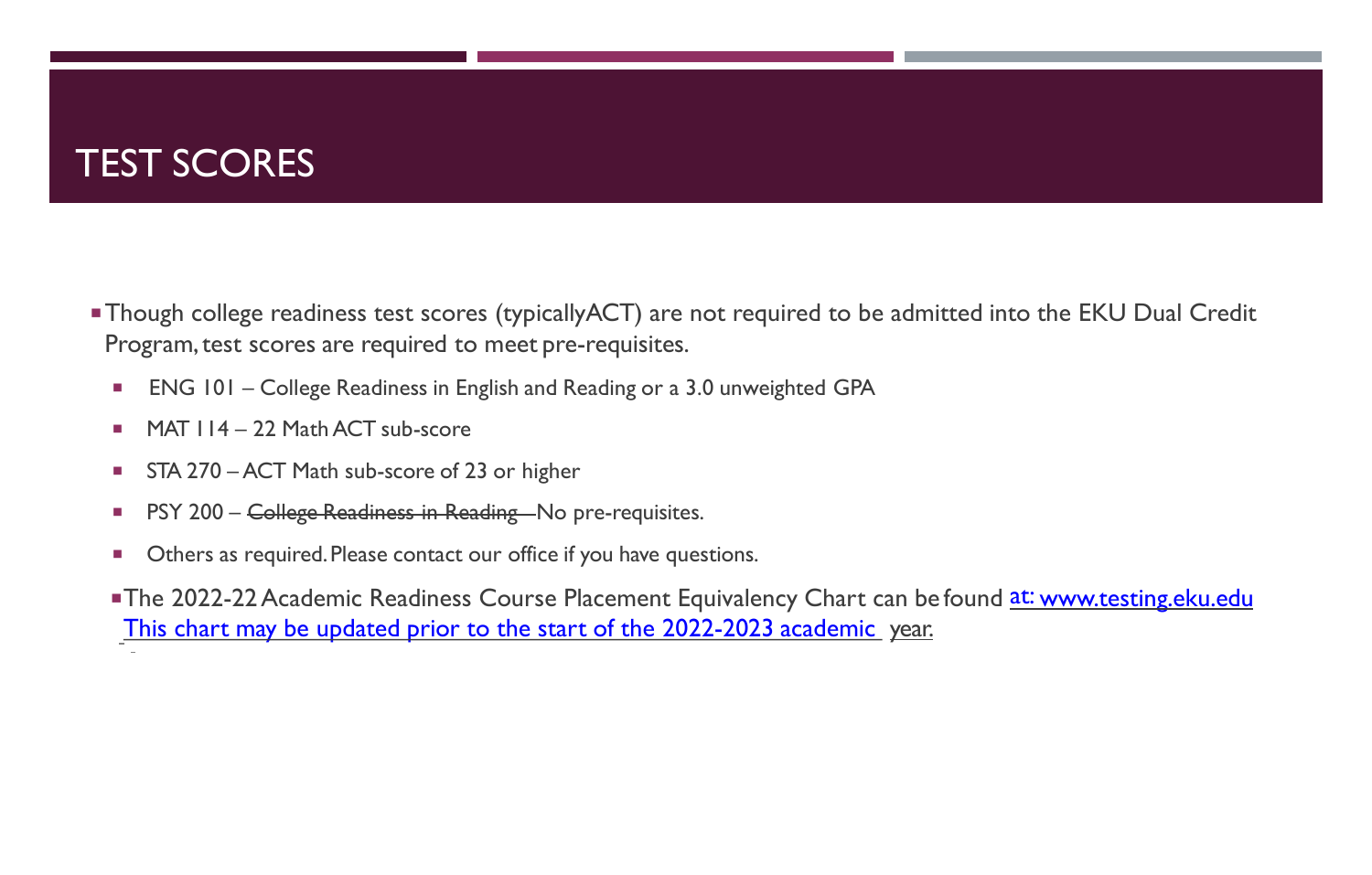#### **EKU Academic Readiness & Course Placement Indicators for English + Reading & Math ~ AY 2020-2021**

Beginning Fall 2020, EKU will use these indicators of readiness as established by the Council on Postsecondary Education as measure of college-level Academic Readiness. Upon admission to a public postsecondary institution, students scoring at or above the established benchmarks will not be required to complete Academic Readiness courses or corresponding co-requisite support courses. However, all students admitted to EKU will be allowed entry into college credit-bearing Academic Readiness coursework that counts toward credit requirements and degree completion. Italicized notes indicate when a student should be placed into an Academic Readiness course. Advisors and mentors are encouraged to steer students toward EKU placement testing, as needed, if students have not already completed those assessments. Remember: All admitted or enrolled EKU students may attempt EKU Placement Testing twice, even if they are attempting to place out of a failed Academic Readiness class.

#### ENGLISH and READING

| <b>Area</b>                                         | <b>ACT Score</b>                                                                                 | <b>EKU</b><br><b>Placement Test</b>                                                                                                                                                                    | <b>GED College</b><br><b>Readiness</b>                                                                              | <b>KYOTE</b>                                                 | <b>SAT Score</b>                                                                                                              |
|-----------------------------------------------------|--------------------------------------------------------------------------------------------------|--------------------------------------------------------------------------------------------------------------------------------------------------------------------------------------------------------|---------------------------------------------------------------------------------------------------------------------|--------------------------------------------------------------|-------------------------------------------------------------------------------------------------------------------------------|
| <b>English Composition</b><br>ENG 101 or ENG101R*   | English $101 =$<br>18 or higher + Reading 20 or higher<br>(Score 17 or below = $ENGI01R$ )       | <b>EKU Writing Placement Exam</b><br>Score $101 = ENG 101$ placement<br>Score $101R = ENG 101R$ (even if the student<br>has no Academic Readiness Reading need)                                        | Reasoning through the<br>Language Arts 165 or<br>higher = $ENG$ 101<br>(Score 164 or below $=$<br>$ENG$ 101 $R$ )   | Writing<br>6 or higher<br>(Score 5 or below $=$<br>ENG101R)  | Evidence-Based Reading + Writing<br>480 or higher or<br>25 on the Writing + Language Test<br>$(Score 479 or below = ENG101R)$ |
| <b>Reading</b><br>ENG 101 or $ENG101R$ <sup>*</sup> | $ENG 101 = Reading$<br>20 or higher $+$ English 18 or higher<br>(Score 19 or below = $ENGI01R$ ) | Nelson-Denney Reading Test Score 31 or<br>higher + $*no*$ English requirement =<br><b>ENG 101</b><br>Score 30 or below = ENG $101R$ (even if the<br>student has no Academic Readiness English<br>need) | Reasoning through the<br>Language Arts 165 or<br>higher = $ENG$ 101<br>(Score 164 or below $=$<br><i>ENG 101R</i> ) | Reading<br>20 or higher<br>(Score 19 or<br>$below = ENG101R$ | Evidence-Based Reading + Writing<br>480 or higher or<br>25 or higher on the Reading Test<br>(Score 479 or below = $ENGI01R$ ) |

Message from the Council on Postsecondary Education: Per the College Readiness Indicators Work Group, all exam scores remain an indicator of academic readiness for a minimum of twelve (12) months from the date of administration. Individual institutions may extend the length of time scores remain indicators of academic readiness. *However, an institution shall not determine academic readiness using scores received from exams taken more than four (4) years prior. Other exams, prior college coursework, and placement exams may be used for course placement after a student is admitted to a postsecondary institution.*

*\*The English Department is introducing a Directed Self Placement process for students in Summer 2020, effective for Fall 2020 enrollment. Details, including appropriate placement for selected students, are available from Heather Davis [\(heather.davis@eku.edu\)](mailto:heather.davis@eku.edu) or Jill Parrott [\(jill.parrott@eku.edu\)](mailto:jill.parrott@eku.edu).*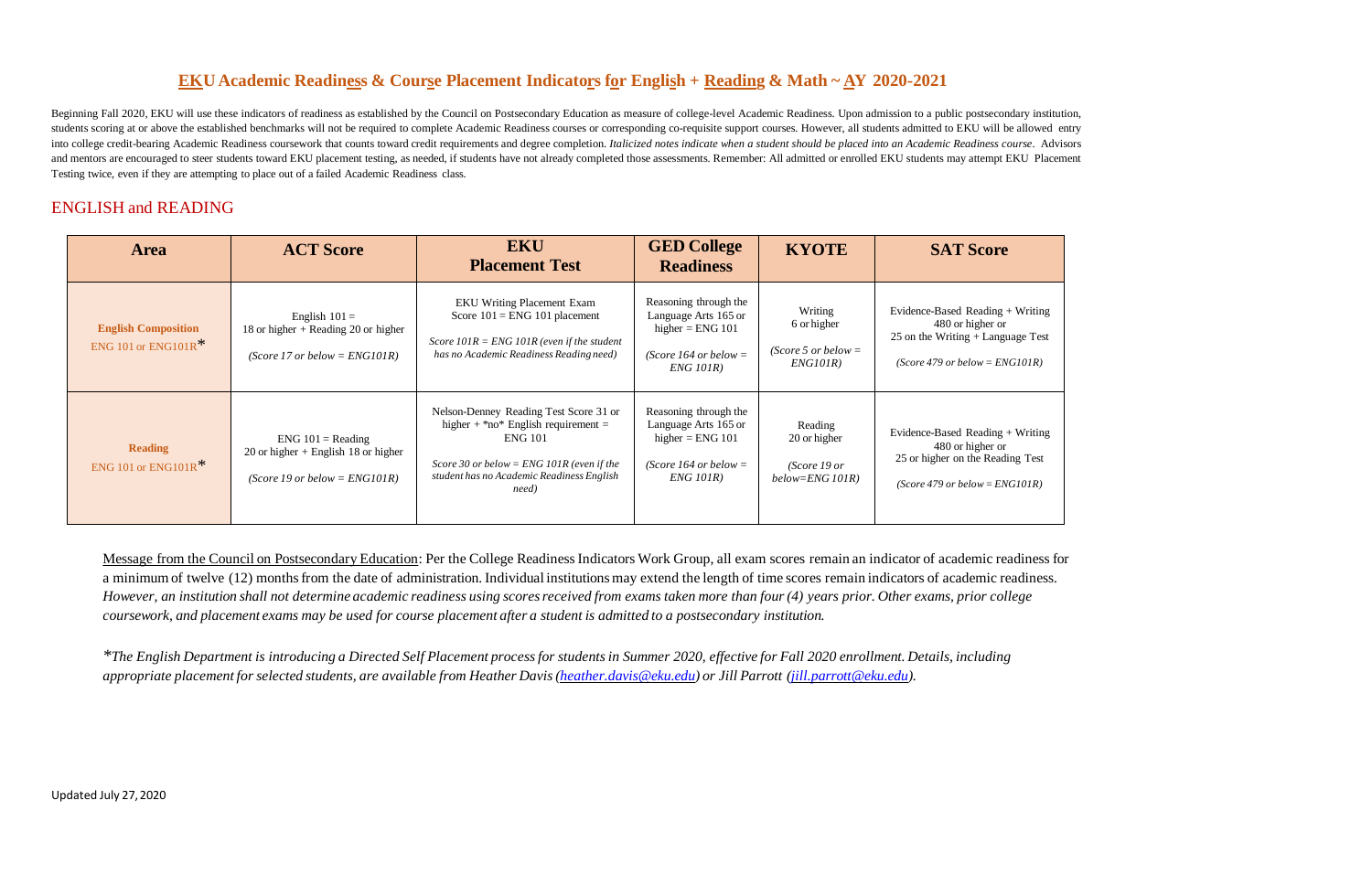|                                                                                               |                                                                                                          |                                                                                                               | <b>EKU</b>                                                                                                             | <b>GED</b>                                                                                                                 |                                                                                                           |                                                                                                       |
|-----------------------------------------------------------------------------------------------|----------------------------------------------------------------------------------------------------------|---------------------------------------------------------------------------------------------------------------|------------------------------------------------------------------------------------------------------------------------|----------------------------------------------------------------------------------------------------------------------------|-----------------------------------------------------------------------------------------------------------|-------------------------------------------------------------------------------------------------------|
| <b>Area</b>                                                                                   | <b>ACT</b>                                                                                               | <b>ALEKS</b>                                                                                                  | <b>Placement Test</b>                                                                                                  | <b>College Readiness</b>                                                                                                   | <b>KYOTE</b>                                                                                              | <b>SAT</b>                                                                                            |
| <b>Mathematics:</b>                                                                           | Math 22 or higher =<br>MAT 112A and MAT 112B/114                                                         | ALEKS PPL Score 46 or higher =<br>MAT 112A and 112B/114                                                       | Math 112/114 Exam 14 or<br>higher $=$                                                                                  | <b>Mathematical Reasoning</b><br>175 or higher $=$                                                                         | KYOTE Algebra Domain Test 14<br>or higher = MAT 112A and                                                  | Math 530 or higher =<br>MAT 112A and MAT 112B/114                                                     |
| <b>College Algebra</b><br>MAT 112A and MAT 112B/114 or<br>MAT 112A and $B + 112AP/BP$         | (Score 21 or below + *no*<br>$ENG101R need =$<br>MAT 112A and $B + MAT$ 112AP<br>and BP)                 | (Score 45 or below + *no* ENG<br>$101R$ need =<br>MAT 112A and MAT 112B +<br>MAT 112AP and BP)                | MAT 112A and 112B/114<br>(Score 13 or below + *no*<br>$ENG101R need =$<br>MAT 112A and MAT 112B +<br>MAT 112AP and BP) | MAT 112A and MAT 112B/114<br>(Score 174 or below + *no*<br>$ENG101R need =$<br>MAT 112A and MAT 112B+<br>MAT 112AP and BP) | MAT 112B/114<br>(Score 13 or below + *no*<br>$ENG101R need =$<br>MAT 112A and MAT 112B +<br>MAT 112AP/BP) | (Score 529 or below + *no* ENG<br>$101R$ need =<br>MAT 112A and MAT 112B<br>+ MAT 112AP/BP)           |
| <b>Mathematics:</b><br><b>Trigonometry</b><br><b>MAT 120</b>                                  | Math 22 or higher                                                                                        | Not available                                                                                                 | Not available                                                                                                          | Not applicable as a placement score                                                                                        | Not available                                                                                             | Math 560 or higher                                                                                    |
| <b>Mathematics:</b><br><b>Pre-Calculus MAT 122</b>                                            | Math 23 or higher                                                                                        | Not available                                                                                                 | Not available                                                                                                          | Not applicable as a placement score                                                                                        | Not available                                                                                             | Math 570 or higher                                                                                    |
| <b>Mathematics:</b><br><b>Applied Calculus</b><br><b>MAT 211</b>                              | Math 23 or higher                                                                                        | Not available                                                                                                 | Not available                                                                                                          | Not applicable as a placement score                                                                                        | Not available                                                                                             | Math 570 or higher                                                                                    |
| <b>Mathematics:</b><br><b>Calculus</b><br><b>MAT 234</b>                                      | Math 27 or higher                                                                                        | ALEKS PPL Score 76<br>or higher                                                                               | <b>KYOTE Calculus Domain Test</b><br>15 or higher                                                                      | Not applicable as a placement score                                                                                        | <b>KYOTE Calculus Domain Test</b><br>15 or higher                                                         | Math 650 or higher                                                                                    |
| <b>Mathematics:</b><br><b>Math with Applications</b>                                          | Math 19 or higher =<br>MAT 105 or MAT 106                                                                | ALEKS PPL 30 or higher = MAT<br>105 or MAT 106                                                                | <b>EKU Online Math Placement</b><br>Test (OMPT) 22 or higher =<br>MAT 105 or MAT 106                                   | <b>Mathematical Reasoning</b><br>165 or higher =<br>MAT 105 or MAT 106                                                     | KYOTE Math Test 22 or higher<br>= MAT 105 or MAT 106<br>(Score 21 or below + $*$ no $*$                   | Math 500 or higher =<br>MAT 105 or MAT 106                                                            |
| MAT 105 and MAT105P<br><b>OR</b><br><b>Applied Mathematics</b><br><b>MAT 106 and MAT 106P</b> | (Score 18 or below + $*no*$<br>$ENG101R need = MAT 105 +$<br><b>MAT105P</b><br>OR<br>MAT 106 + MAT 106P) | (Score 29 or below + $*$ no $*$<br>$ENG101R need = MAT 105 +$<br><b>MAT 105P</b><br>OR<br>MAT 106 + MAT 106P) | (Score 21 or below + *no*<br>$ENG101R need =$<br>MAT 105 + MAT 105P<br>OR                                              | (Score 164 or below + *no*<br>$ENG101R need =$<br>MAT 105 + MAT 105P<br>OR                                                 | $ENG101R need =$<br>MAT 105 + MAT 105 P<br>OR<br>MAT 106 + MAT106P)                                       | (Score 499 or below + *no*<br>$ENG101R need = MAT 105 + MAT$<br>105P<br>OR<br>MAT 106 + MAT 106P)     |
|                                                                                               |                                                                                                          |                                                                                                               | MAT 106 + MAT 106P)                                                                                                    | MAT 106 + MAT 106P)                                                                                                        |                                                                                                           |                                                                                                       |
| <b>Statistics:</b><br><b>Introduction to Statistical</b><br><b>Reasoning</b>                  | Math 19 or higher = STA 215<br>(Score 18 or below + $*no*$                                               | ALEKS PPL 30 or higher = STA<br>215<br>(Score 29 or below + $*no*$                                            | <b>EKU Online Math Placement</b><br>Test (OMPT) 22 or higher =<br><b>STA 215</b>                                       | <b>Mathematical Reasoning</b><br>165 or higher =<br><b>STA 215</b><br>(Score 164 or below + $*no*$                         | KYOTE Math Test 22 or higher<br>$=$ STA 215<br>(Score 21 or below + $*no*$<br>ENG101R need = STA 215 +    | Math 500 or higher = STA 215<br>(Score 499 or below + *no*<br>$ENG101R need = STA 215 + STA$<br>215P) |
| STA 215 and STA 215P                                                                          | $ENG101R need = STA 215 + STA$<br>215P)                                                                  | $ENG101R need = STA 215 + STA$<br>215P)                                                                       | (Score 21 or below + $*no*$<br>$ENG101R need =$<br>STA 215 + 215P)                                                     | ENG101R need = STA 215 +<br>STA 215 P)                                                                                     | STA 215P)                                                                                                 |                                                                                                       |
| <b>Statistics:</b><br><b>Applied Statistics</b><br><b>STA 270</b>                             | Math 23 or higher                                                                                        | N/A                                                                                                           | Not available                                                                                                          | Not applicable as a placement score                                                                                        | Not available                                                                                             | Math 560                                                                                              |
| Philosophy:<br><b>Logic and Critical Reasoning</b>                                            | Math 19 or higher = PHI 101<br>(Score 18 or below + *no*<br>$ENG101R need = PHI 101R$                    | ALEKS PPL 30 or higher = PHI<br>101                                                                           | <b>EKU Online Math Placement</b><br>Test (OMPT)<br>22 or higher = PHI 101                                              | <b>Mathematical Reasoning</b><br>165 or higher = PHI 101                                                                   | <b>KYOTE College Readiness Math</b><br>Test 22 or higher = PHI 101                                        | Math 500 or higher = PHI 101<br>(Score 499 or below + *no*<br>$ENG101R need = PHI 101R$               |
| PHI 101 and PHI 101R                                                                          |                                                                                                          | (Score 29 or below + $*no*$<br>$ENG101R need = PHI101R)$                                                      | (Score 21 or below + $*no*$<br>$ENG101R need = PHI101R$                                                                | (Score 164 or below + *no*<br>$ENG101R need = PHI101R$                                                                     | (Score 21 or below + $*no*$<br>$ENG101R need = PHI101R$                                                   |                                                                                                       |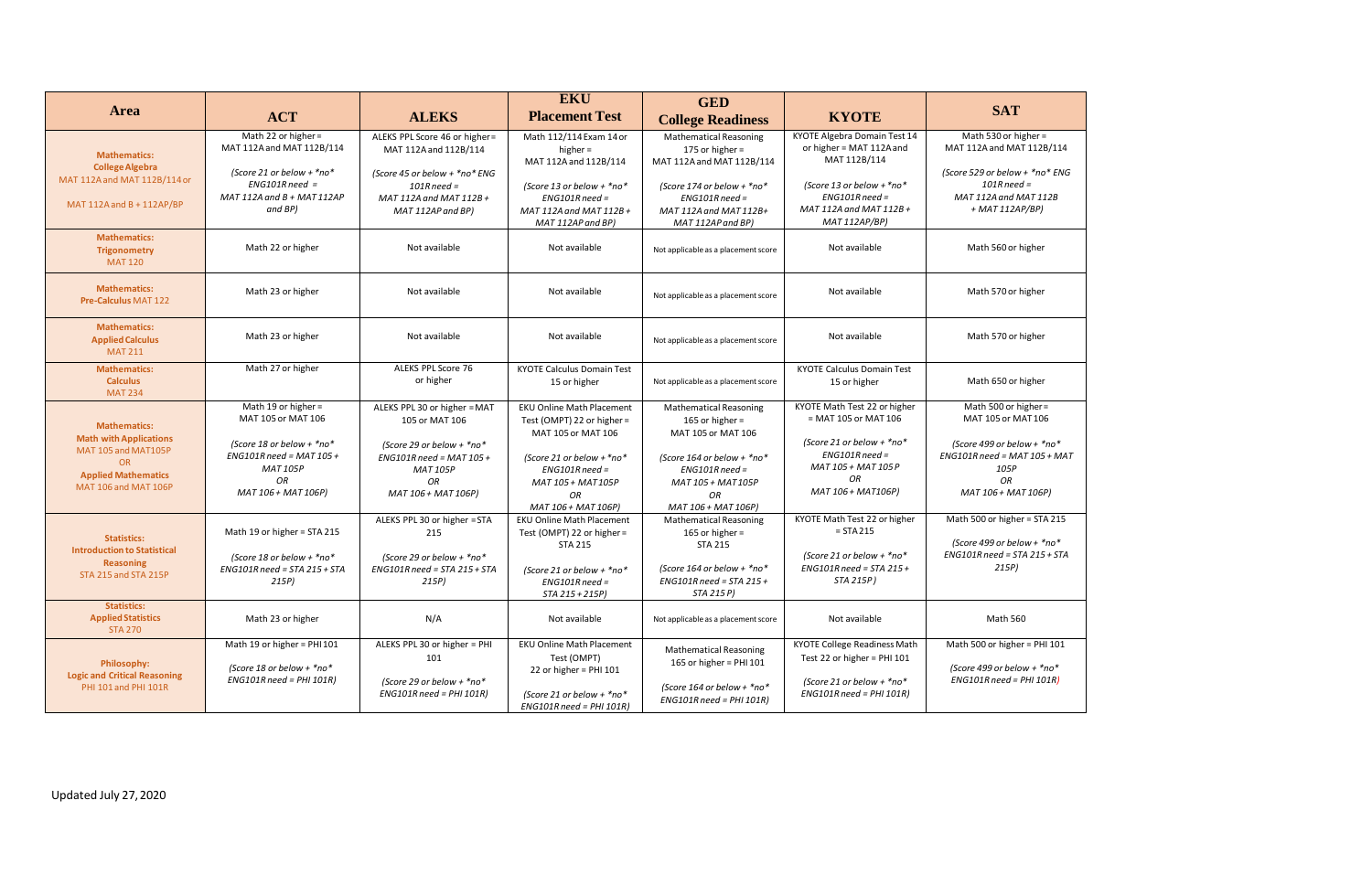### ADDITIONALTESTING

**Using PSAT scores to meet course pre-requisites. We are looking into equivalencies at this time.** 

#### **EKU Placement Tests - <http://testing.eku.edu/>.**

- Placement testing gives students the opportunity to assess their basic skills proficiency in English composition, reading, or mathematics. If you have an ACT score less than 18 in English, less than 19 in mathematics, or less than 20 in reading, students will need to take placement testing if they don't have ACT scores and need to meet pre-requisites.
- Placement testing is also available to students who need to take MAT 112/114 (College Algebra) but have not attained a 22 ACT math subscore.
- *Placement tests are free, if a placement test is proctored, there are some minor charges involved.*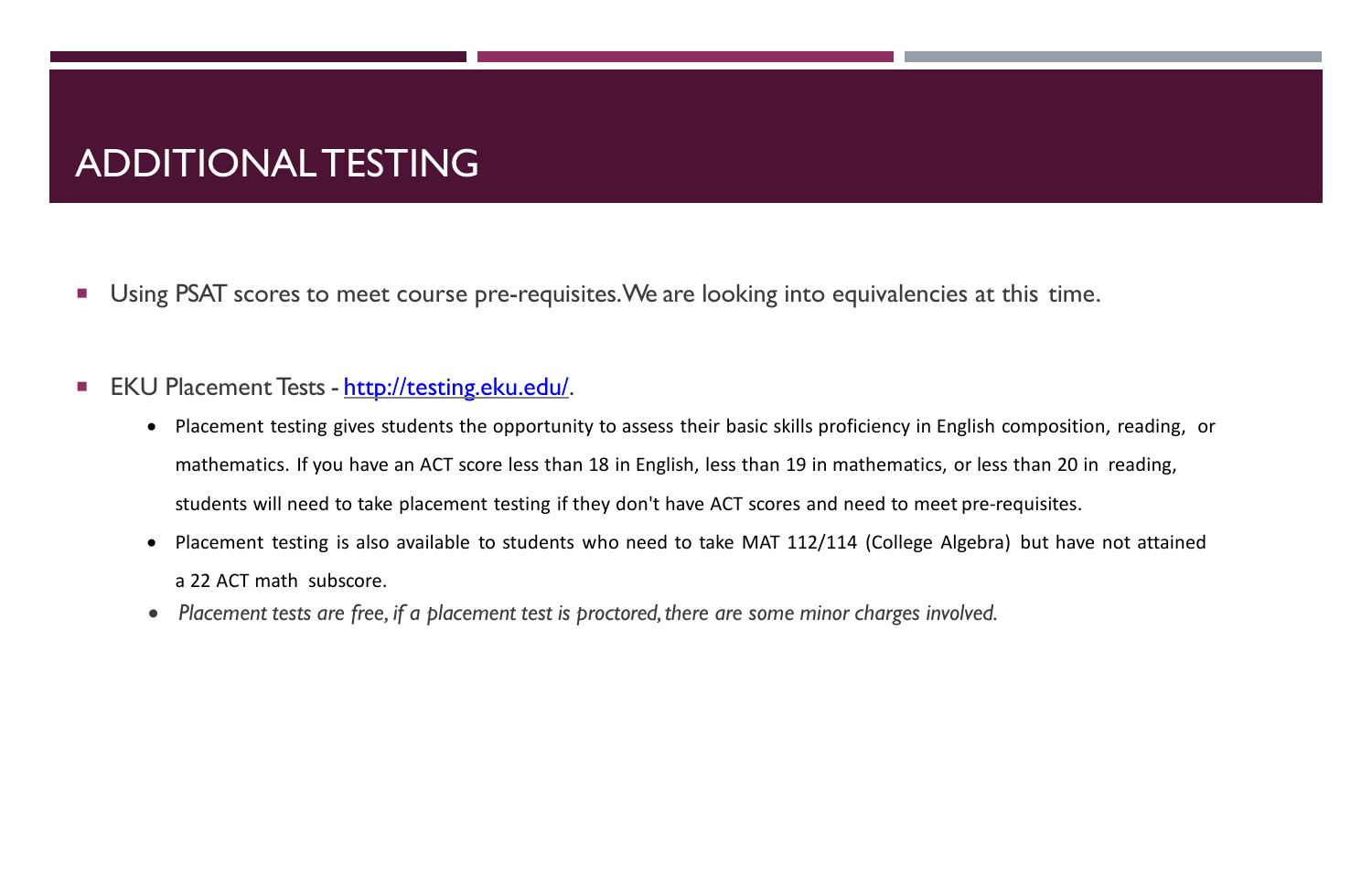#### TIPS TO MAKEYOUR LIFE EASIER!

Most schools prefer to call all interested students to a computer lab and have them apply at once. Some schools have students sign rosters indicating their intent to apply as well. Please note that the online application is very simple and should take no longer than 5 minutes. Students should be able to complete this application without assistance. It does help if you used One-Call, Remind or similar technology to encourage your students to apply.

Students should go to <http://dualcredit.eku.edu/how-do-i-apply-0> and hit theApply Now button.

Students should select the Dual Credit application and create an account.When given the choice,students should apply as EKU Dual Credit Students,NOT as High School Special Students,freshmen or graduate students.

The EKU Dual Credit priority consideriation application deadline for Fall 2022 is June 15<sup>th</sup>, and we will accept the June ACT scores. Most high schools like to set their own internal deadlines that fall prior to the end of their school year (possibly May 1st <u>or later depending upon</u> high school schedules). Please note, in an effort to increase student success, late applications and enrollments are being highly discouraged as we move forward. Should it become necessary, due to COVID-19, we will work with your schools and EKU Admissions to adjust deadlines.